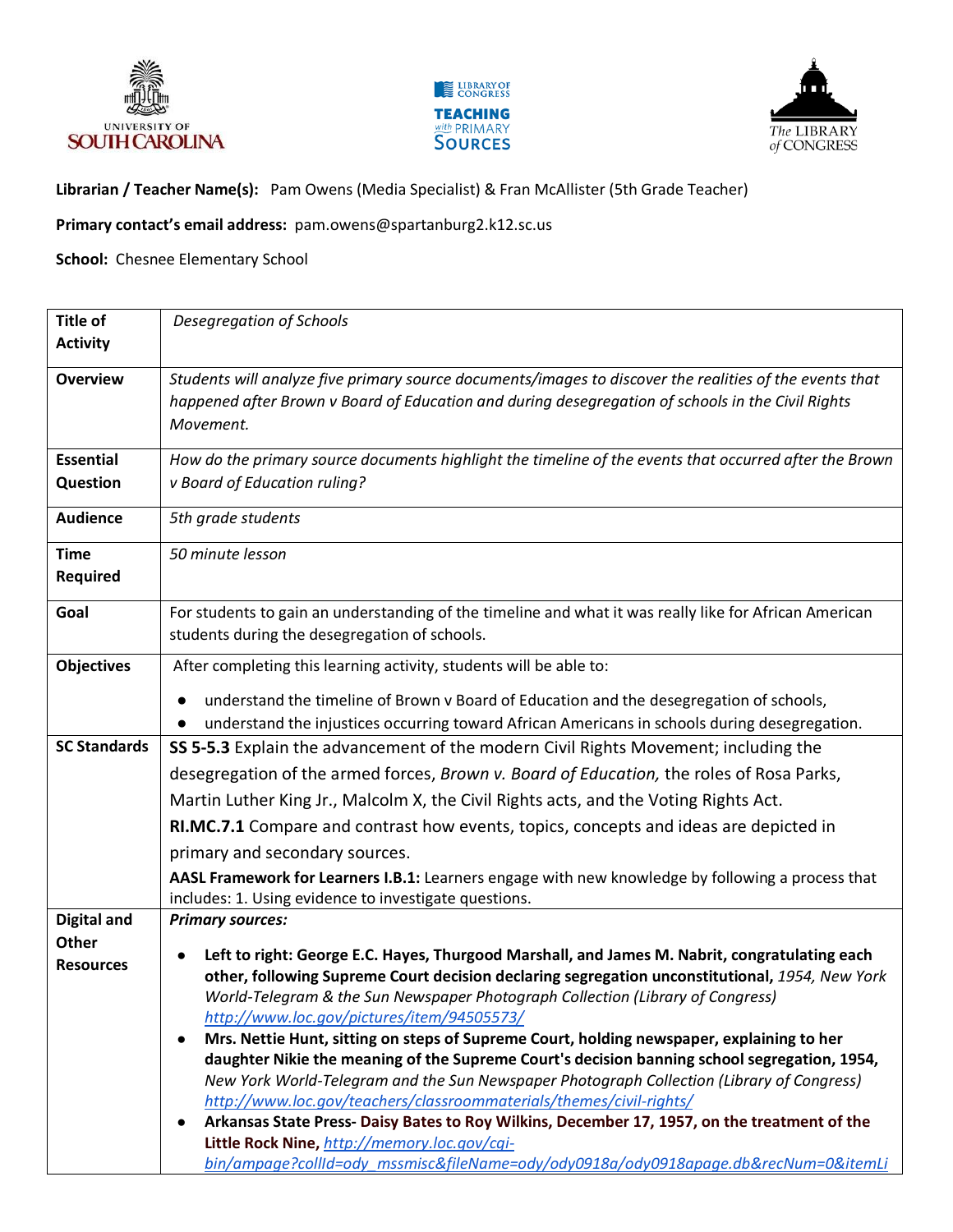|                   | nk=r?ammem/aaodyssey:@field(NUMBER%2B@band(mssmisc%2Body0918a))&linkText=0                                                    |
|-------------------|-------------------------------------------------------------------------------------------------------------------------------|
|                   | School dilemma Charlotte, N.C.: Youths taunt Dorothy Geraldine Counts, 15, as the Negro girl<br>$\bullet$                     |
|                   | walks to enroll at the previously all-white Harding High School here, September 4th. Leaving the                              |
|                   |                                                                                                                               |
|                   | school, she was pelted with trash, small sticks, and pebbles, 4 September 1957, Don Sturkey,                                  |
|                   | photographer http://hdl.loc.gov/loc.pnp/ppmsca.40933                                                                          |
|                   | African American children on way to PS204, 82nd Street and 15th Avenue, pass mothers                                          |
|                   | protesting the busing of children to achieve integration, 1965 September 13, Dick DeMarsico,                                  |
|                   | http://www.loc.gov/pictures/item/2004670162/                                                                                  |
|                   | <b>Other resources:</b>                                                                                                       |
|                   | Transcript and background of letter from Daisy Bates to Roy Wilkins                                                           |
|                   | http://www.loc.gov/teachers/classroommaterials/presentationsandactivities/presentations/hersto                                |
|                   |                                                                                                                               |
|                   | ry/postwar.html                                                                                                               |
|                   | Google Doc for printing Primary Sources                                                                                       |
|                   | https://docs.google.com/document/d/1bwy7ZIiMlihOZpjhUeBD2AH9_2m1rR846I_t1QlHR3o/edit?                                         |
|                   | usp=sharing                                                                                                                   |
| Classroom         | Primary Source Analysis Tool, Library of Congress http://www.loc.gov/teachers/primary-source-                                 |
| <b>Materials</b>  | analysis-tool/                                                                                                                |
|                   | Teacher's Guide: Analyzing Primary Sources                                                                                    |
|                   | http://www.loc.gov/teachers/usingprimarysources/resources/Analyzing Primary Sources.pdf                                       |
|                   | pencils                                                                                                                       |
|                   |                                                                                                                               |
|                   | paper                                                                                                                         |
|                   | <i>iPads or other device</i>                                                                                                  |
|                   | Interactive Primary Source Analysis Tool http://www.loc.gov/teachers/primary-source-                                          |
|                   | analysis-tool/                                                                                                                |
| Preparation       | Print and laminate copies of the primary sources, providing only the date taken<br>$\bullet$                                  |
|                   | Make copies of Primary Source Analysis Tool (or use online version)                                                           |
|                   | Decide how students will be divided up to work in small groups                                                                |
| Procedure         | • Tell students they will work in small groups to analyze some primary sources to gain understanding                          |
|                   | of the events that occurred during the desegregation of schools. ("Primary sources" are the raw materials of                  |
|                   | history — original documents and objects which were created at the time under study. They are different from secondary        |
|                   | sources, accounts or interpretations of events created by someone without firsthand experience. Students will most often work |
|                   | with primary sources that have been digitized. https://blogs.loc.gov/teachers/2011/10/what-makes-a-primary-source-a-primary-  |
|                   | source/)                                                                                                                      |
|                   | Hand out copies of the letter and photographs. If there is access to a device, these items can be                             |
|                   | linked for viewing and analysis.                                                                                              |
|                   | • Hand out the Primary Source Analysis Tool - Analyzing Photographs and Prints for students to                                |
|                   | complete by answering the questions listed. Model how to use the Primary Source Analysis Tool. If                             |
|                   | there is access to a device, students may complete this online.                                                               |
|                   | . Allow students to record observations, following the guiding questions on the the Teacher's Guide:                          |
|                   | Analyzing Photographs & Prints.                                                                                               |
|                   | • Discuss observations for each primary source, emphasizing the date of occurrence (mistreatment of                           |
|                   | African American students occurred long after Brown v Board of Education ruling).                                             |
|                   | Students should draw conclusions, pulling evidence from the primary sources, regarding the events                             |
|                   |                                                                                                                               |
|                   | of Brown v Board of Education and the injustices occurring in schools during desegregation.                                   |
| Assessment/       | Students will complete a 3-question exit slip reflecting on the following questions:                                          |
| <b>Reflection</b> |                                                                                                                               |
|                   | 1. After examining these photographs, think about the reason they were created. What was the                                  |
|                   | purpose of the photographer? What evidence supports your claims?                                                              |
|                   | 2. Why was it important at the time to represent the experiences of these African Americans?                                  |
|                   | What do you think the people in the images and in the letter were thinking about what was                                     |
|                   | happening?                                                                                                                    |
|                   |                                                                                                                               |
|                   | 3. After reading the letter, how do you compare your school today to how some schools were in                                 |
|                   | the 1950s. Give two examples from you current school life and two examples from the school in                                 |